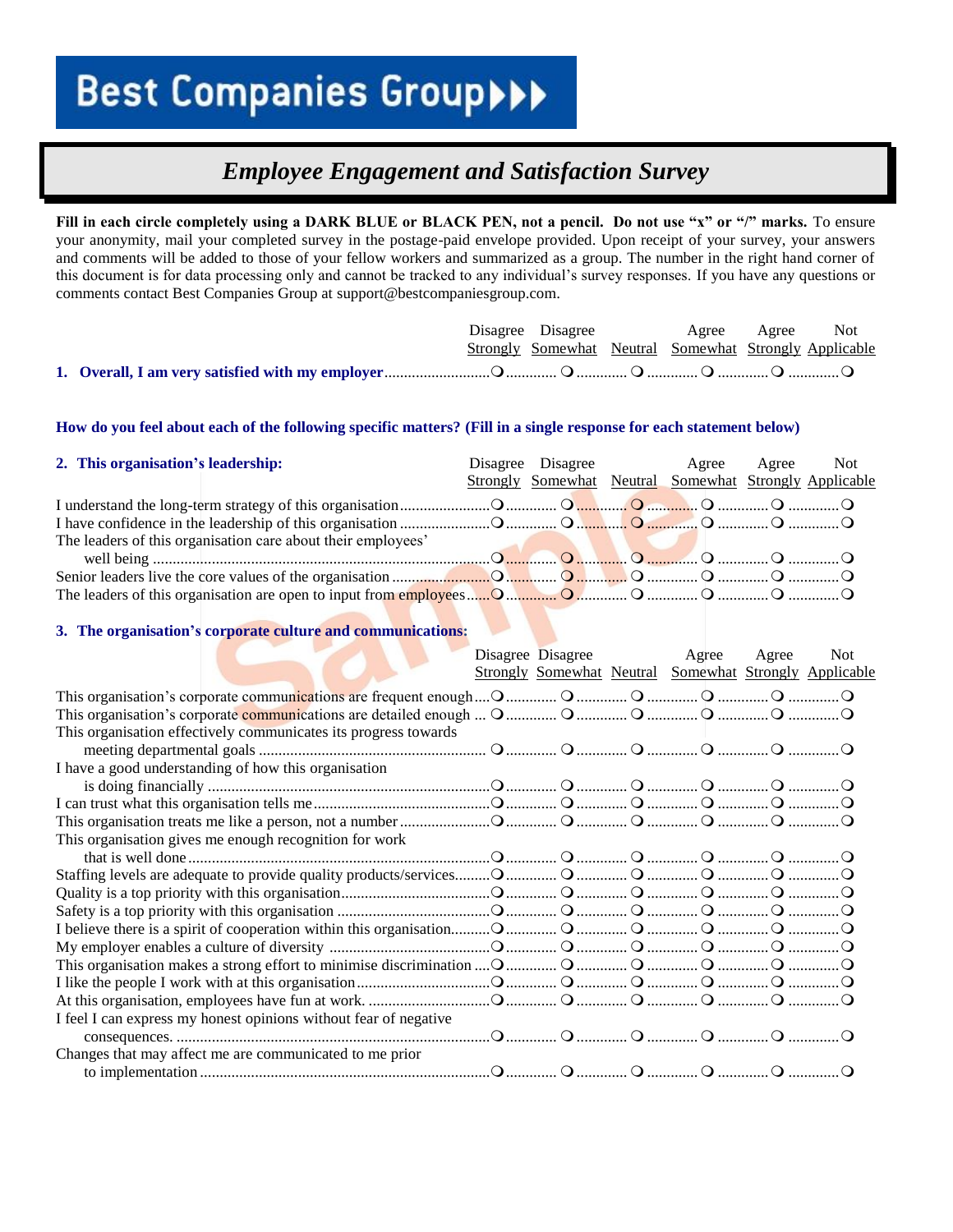| Your role within this organisation:                                                                      | Disagree Disagree | Agree                                                  | Agree | <b>Not</b> |
|----------------------------------------------------------------------------------------------------------|-------------------|--------------------------------------------------------|-------|------------|
|                                                                                                          |                   | Strongly Somewhat Neutral Somewhat Strongly Applicable |       |            |
|                                                                                                          |                   |                                                        |       |            |
|                                                                                                          |                   |                                                        |       |            |
| O                                                                                                        |                   |                                                        |       |            |
|                                                                                                          |                   |                                                        |       |            |
|                                                                                                          |                   |                                                        |       |            |
|                                                                                                          |                   |                                                        |       |            |
| I am able to maintain a reasonable balance between work and                                              |                   |                                                        |       |            |
|                                                                                                          |                   |                                                        |       |            |
|                                                                                                          |                   |                                                        |       |            |
|                                                                                                          |                   |                                                        |       |            |
| I understand the importance of my role to the success of                                                 |                   |                                                        |       |            |
|                                                                                                          |                   |                                                        |       |            |
|                                                                                                          |                   |                                                        |       |            |
|                                                                                                          |                   |                                                        |       |            |
| Your work environment:<br>5.                                                                             | Disagree Disagree | Agree Agree                                            |       | Not        |
|                                                                                                          |                   | Strongly Somewhat Neutral Somewhat Strongly Applicable |       |            |
|                                                                                                          |                   |                                                        |       |            |
|                                                                                                          |                   |                                                        |       |            |
|                                                                                                          |                   |                                                        |       |            |
| O metal is adequate noise control to allow me to focus on my work  O metal of the manufacture of metal o |                   |                                                        |       |            |
|                                                                                                          |                   |                                                        |       |            |
|                                                                                                          |                   |                                                        |       |            |
|                                                                                                          |                   |                                                        |       |            |
| 6. Your relationship with your immediate supervisor: Disagree Disagree                                   |                   | Agree Agree                                            |       | Not        |
|                                                                                                          |                   | Strongly Somewhat Neutral Somewhat Strongly Applicable |       |            |
|                                                                                                          |                   |                                                        |       |            |
|                                                                                                          |                   |                                                        |       |            |
|                                                                                                          |                   |                                                        |       |            |
|                                                                                                          |                   |                                                        |       |            |
|                                                                                                          |                   |                                                        |       |            |
|                                                                                                          |                   |                                                        |       |            |
|                                                                                                          |                   |                                                        |       |            |
|                                                                                                          |                   |                                                        |       |            |
|                                                                                                          |                   |                                                        |       |            |
|                                                                                                          |                   |                                                        |       |            |
| 7. Training, development and resources:                                                                  |                   | Disagree Disagree Agree                                | Agree | <b>Not</b> |
|                                                                                                          |                   | Strongly Somewhat Neutral Somewhat Strongly Applicable |       |            |
|                                                                                                          |                   |                                                        |       |            |
|                                                                                                          |                   |                                                        |       |            |
|                                                                                                          |                   |                                                        |       |            |
| This organisation provides the technology, equipment and                                                 |                   |                                                        |       |            |
|                                                                                                          |                   |                                                        |       |            |
|                                                                                                          |                   |                                                        |       |            |
|                                                                                                          |                   |                                                        |       |            |
| The software and programme applications I use to do my job are                                           |                   |                                                        |       |            |
|                                                                                                          |                   |                                                        |       |            |
|                                                                                                          |                   |                                                        |       |            |
| Technology issues affecting my work are communicated to me                                               |                   |                                                        |       |            |
|                                                                                                          |                   |                                                        |       |            |
| This organisation helps me pursue a career path that aligns                                              |                   |                                                        |       |            |
|                                                                                                          |                   |                                                        |       |            |
| This organisation encourages me to develop professionally and/or                                         |                   |                                                        |       |            |
|                                                                                                          |                   |                                                        |       |            |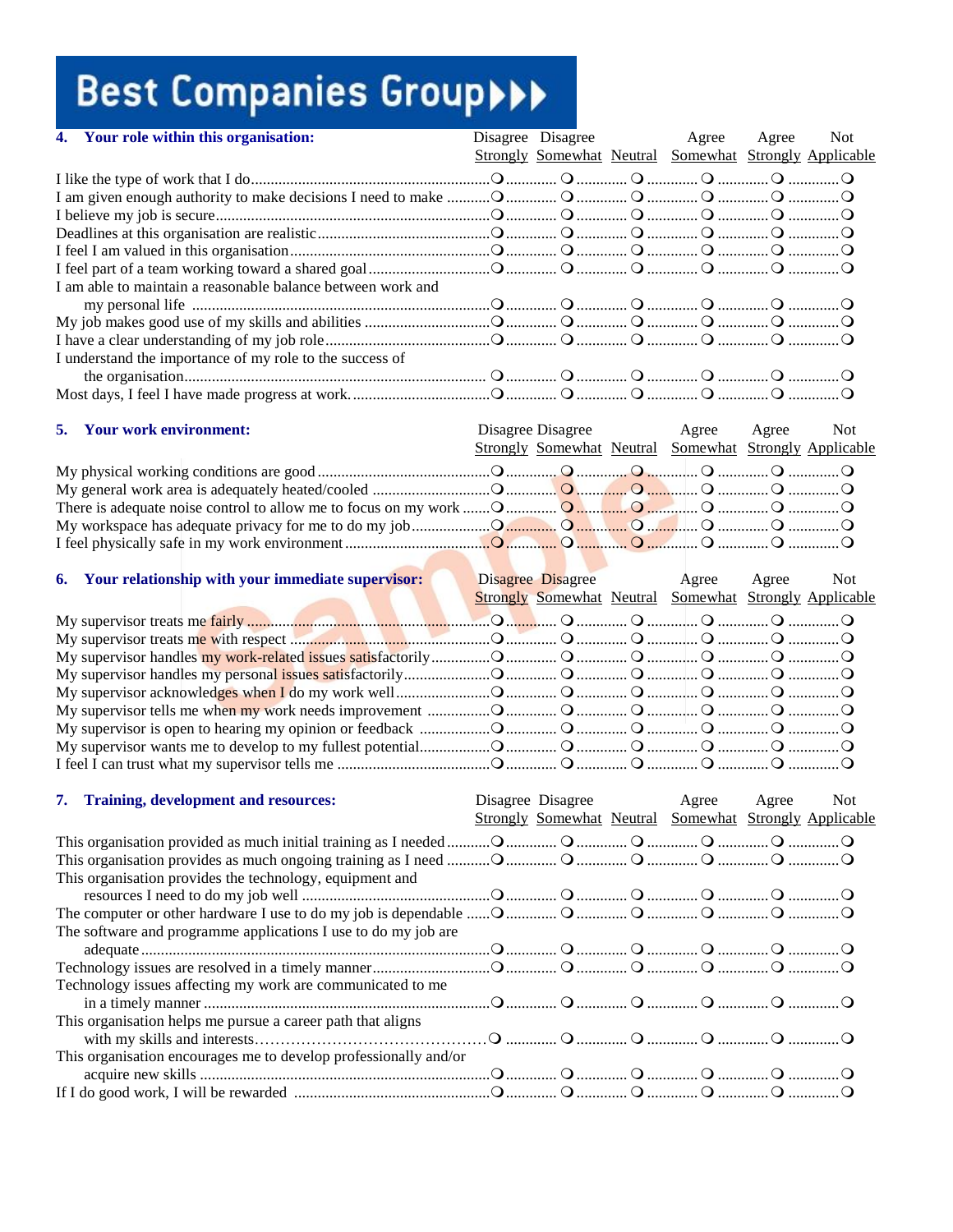| <b>Pay and Benefits:</b><br>8.                        | Disagree Disagree | Agree<br>Strongly Somewhat Neutral Somewhat Strongly Applicable                   | Agree | <b>Not</b> |
|-------------------------------------------------------|-------------------|-----------------------------------------------------------------------------------|-------|------------|
|                                                       |                   |                                                                                   |       |            |
| Specifically, I'm satisfied with the:                 |                   |                                                                                   |       |            |
|                                                       |                   |                                                                                   |       |            |
|                                                       |                   |                                                                                   |       |            |
|                                                       |                   |                                                                                   |       |            |
|                                                       |                   |                                                                                   |       |            |
|                                                       |                   |                                                                                   |       |            |
|                                                       |                   |                                                                                   |       |            |
|                                                       |                   |                                                                                   |       |            |
|                                                       |                   |                                                                                   |       |            |
|                                                       |                   |                                                                                   |       |            |
| 9. Overall feelings about your employment experience: |                   | Disagree Disagree Agree<br>Strongly Somewhat Neutral Somewhat Strongly Applicable | Agree | Not        |
|                                                       |                   |                                                                                   |       |            |

|  |  | $\mu$ . The set of the set of the set of the set of the set of the set of the set of the set of the set of $\alpha$ is a set of $\alpha$ in $\alpha$ .<br>I would recommend working here to a friend $\ldots$ $\ldots$ $\ldots$ $\ldots$ $\ldots$ $\ldots$ $\ldots$ $\ldots$ $\ldots$ $\ldots$ $\ldots$ $\ldots$ $\ldots$ $\ldots$ $\ldots$ |
|--|--|---------------------------------------------------------------------------------------------------------------------------------------------------------------------------------------------------------------------------------------------------------------------------------------------------------------------------------------------|

NOTE: We recommend that you do not include your name or other identifying remarks in your responses to the two open-ended questions listed below. Please do not exceed the space provided below.

10. What does this organisation do that makes it a place where people would want to work?

11. What can this organisation do to increase your satisfaction and productivity as an employee?